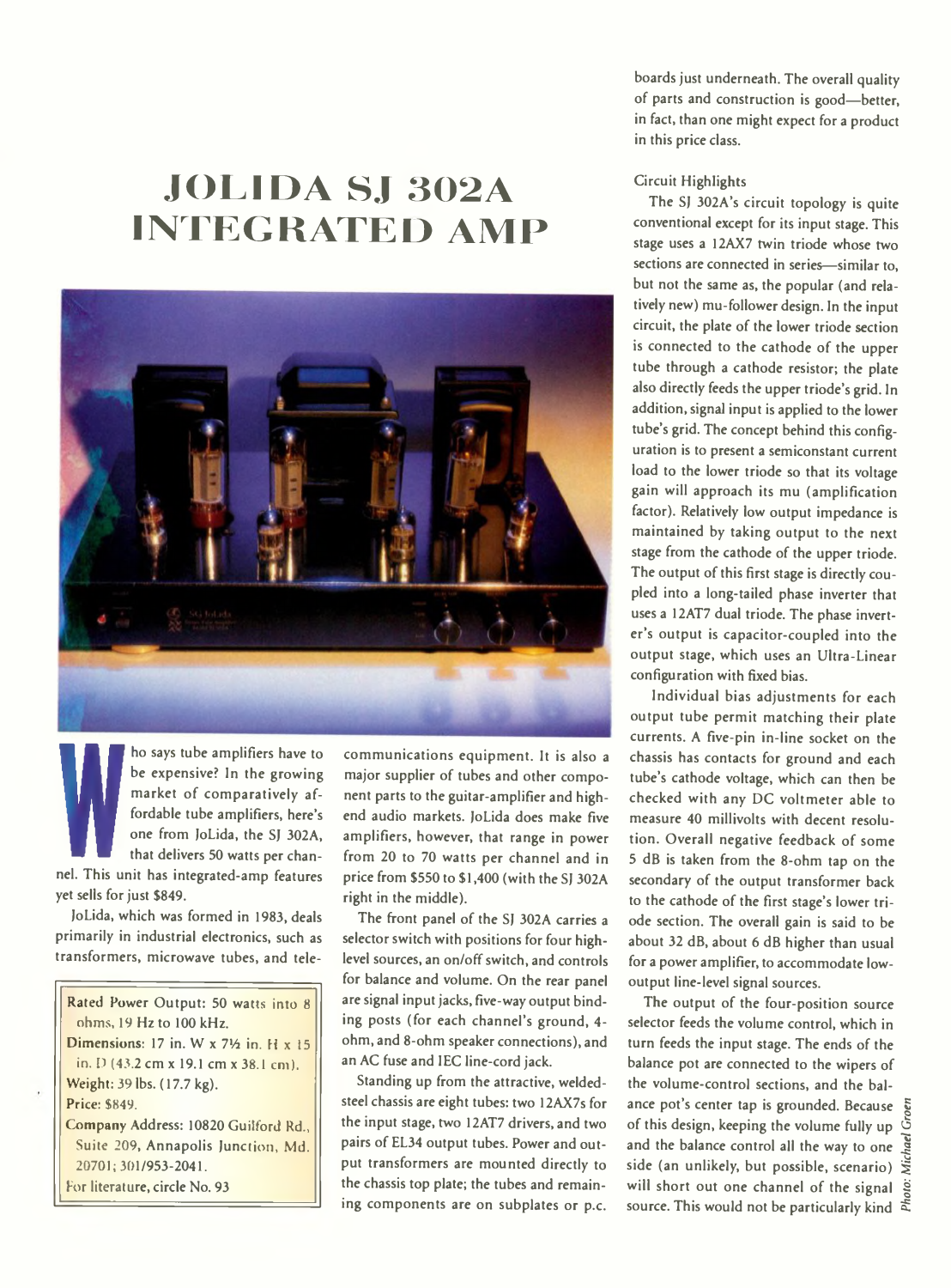

**Fig. 1— Frequency response.**



**Fig. 2— Squarewave response for 10 kHz into 8 ohms (top), 10 kHz into 8 ohms** **paralleled by 2 microfarads (middle), and 40 Hz into 8 ohms (bottom).**



## **SMPTE-IM distortion.**

to signal sources. However, in this age of predominantly high-level signal sources, making an integrated amplifier out of a power amplifier simply by adding input selection, volume, and balance (but no extra gain stages) is very sensible.

#### Measurements

Because performance of the SJ 302A's two channels matched very closely, data is shown for the right channel alone unless otherwise noted.

Voltage gain was 34.2 dB on the 8-ohm taps with 8-ohm loading. Although I didn't measure it, the gain with 4-ohm loads on the 4-ohm taps should be about 3 dB less. The SJ 302A's gain should be enough for most modern high-level program sources.

Frequency response on the 8 ohm tap for open-circuit, 8-ohm, and 4-ohm loading is plotted in Fig. 1. The SJ 302A has a somewhat greater bandwidth than most tube power amplifiers, albeit with some high-frequency peaking and consequent ringing. Oddly, it's the responses without 4- and 8-ohm loading, not the response with the open circuit (no load), that has a peak at the high-frequency end of the amplifier's bandwidth! I don't recall seeing any other amp do this. When I used the 4-ohm tap, the bandwidth was similar, but the peak (with 4 and 2-ohm loads) was essentially gone. Rise and fall times were each 1.2 microseconds with volume fully clockwise, output at ±5 volts, and 8 ohm loading on the 8-ohm tap. With the volume set for 6-dB lower output, rise and fall times increased to about 1.6 microseconds; that's still pretty fast, especially for a tube amplifier.

Square-wave response is shown in Fig. 2. The top traces are for 10 kHz into an 8-ohm load on the 8-ohm tap. The larger trace is with the volume control at maximum, and the smaller trace, at half amplitude, is with the volume down approximately 6 dB. Ringing is reduced when the volume is at the -6 dB point because the lower volume set-

ting slows the rise time. (This is a common phenomenon: The amplifier's input capacitance and the equivalent resistance of the volume- and balance-control circuit form a first-order low-pass filter.) Note also that the ringing is different for each half cycle. This is usually caused by coupling differences between each primary half of the push-pull circuit's output transformer and its secondary windings. In the middle trace, the 8-ohm load is paralleled by a 2-microfarad capacitor; the ringing characteristic

seen here is typical of most power amplifiers. The 40-Hz trace (bottom) exhibits admirably little low-frequency tilt, verifying that the response extends below 20 Hz.

Both total harmonic distortion plus noise (THD + N) and SMPTE-IM distortion are shown in Fig. 3 as functions of power output for 8-ohm loading on the 8 ohm tap. With 4-ohm loading, 44 watts was attainable at the 8-ohm tap; with a 16-ohm load, ppwer at this tap was 33 watts. Figure 4 shows THD + N versus frequency; the rising THD + N below about 1 kHz at the low power levels is due to signal modulation from the power supply's ripple frequency of 120 Hz. At higher power levels, the rise in distortion at low frequencies is due to the output transformer's increasingly nonlinear magnetic characteristics. A spectrum of

### **DESPITE ITS FAIRLY MODEST COST, THE LITTLE SJ 302A TUBE AMP SOUNDED REMARKABLY GOOD.**

the 1-kHz harmonic-distortion residue at 10 watts into 8 ohms on the 8-ohm tap (not shown) revealed admirably low high-order components. The third was the dominant harmonic, as it should be in a well balanced push-pull amplifier. All in all, the SJ 302A's distortion was typical for a well-designed tube power amp.

Interchannel crosstalk was almost identical in the two measurement directions. With volume fully clockwise, the crosstalk level was about -77 dB up to a frequency of 500 Hz, increasing to -70 dB at 2.2 kHz and to -55 dB at 20 kHz. With volume set to about -20 dB of attenuation, crosstalk was some 15 to 20 dB higher.

Output impedance on the 8-ohm taps was about 0.4 ohm. Damping factor, the ratio of the tap impedance to the output impedance at that tap, is plotted for both channels in Fig. 5. What is unusual here is the increase in damping at the upper end of the audio range, a phenomenon I have no ready explanation for. Input impedance measured about 32 kilohms.

Output noise as a function of measurement bandwidth was 1 millivolt wideband,